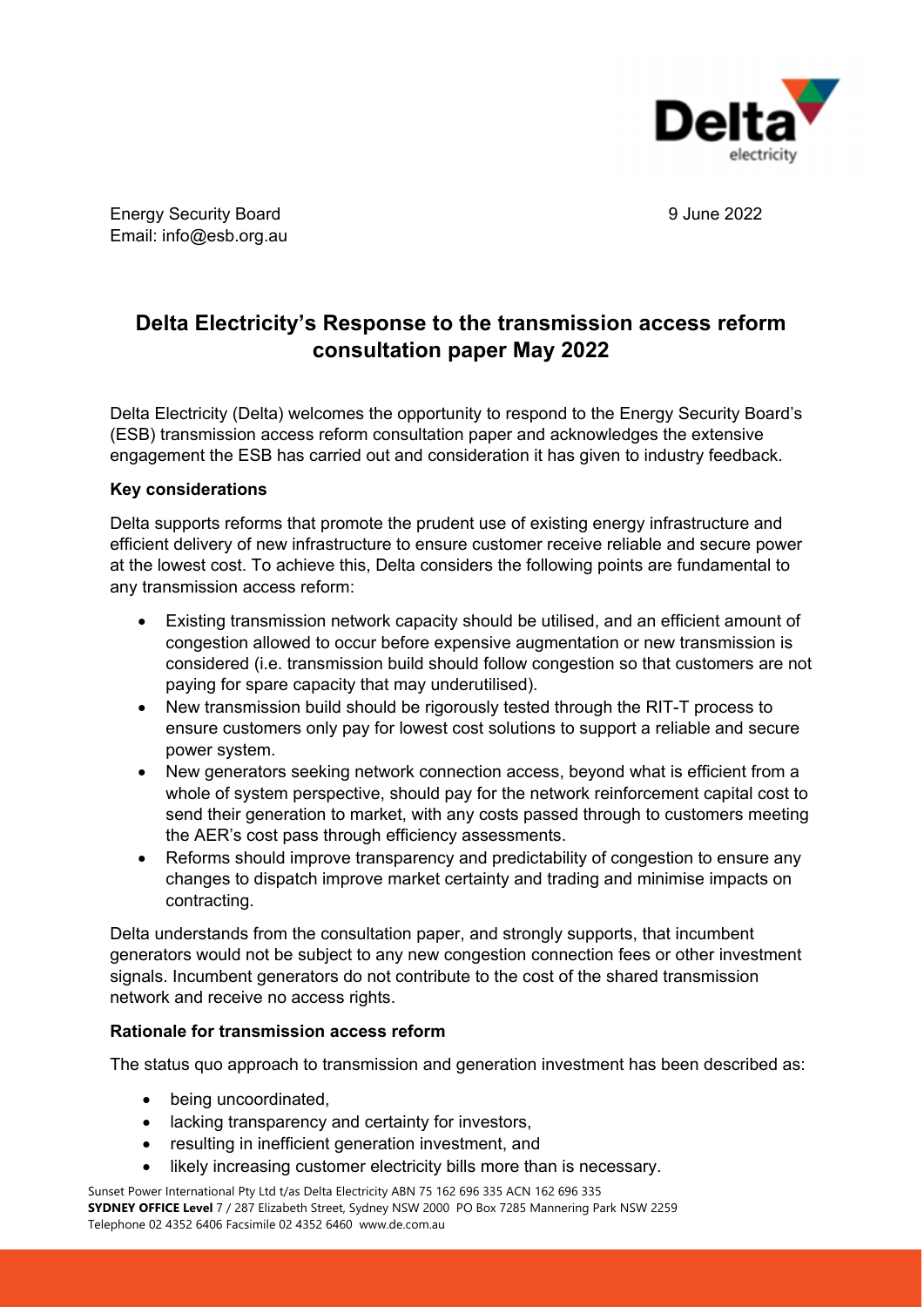

This sub-optimal investment environment and downstream impact on customer bills is likely to continue to concern governments and may result in out-of-market interventions, which would only erode underlying investor certainty further.

Therefore Delta supports changes to transmission access that would provide:

- clearer signals and greater certainty for intending generation and storage investments;
- stronger operational signals for storage and dispatchable loads in the form of energy or congestion relief prices that reflect the benefit these technologies provide to the power system; and
- assurance that existing generators would be no worse off (compared to the status quo) in terms of curtailment risk due to congestion.

#### **Assessment criteria**

Delta supports the ESB's assessment criteria, which is comprehensive and acknowledges the complex task of balancing the trade-offs between addressing each one of the criteria. Given the rising complexity and cost of the energy reform environment, Delta suggests that where possible:

- practical, simpler, and lower cost solutions are chosen over more complex options that deliver, more or less, the same benefit and value to the market, and
- risk is allocated to those parties who are best able to manage it.

#### **Delta's preferred options**

#### Investment-timeframe options

Delta prefers the congestion connection fee option as it is likely to:

- Provide a clear and transparent financial signal to investors, which is known upfront prior to any financial commitment being made.
- Allow investors/new generators to see deeper connection costs which shifts some of the risk from consumers to investors who are better able to manage it.

Delta agrees with stakeholder suggestions, such as a traffic light system or Transmission Statement of Opportunities (TSOO), that would improve the transparency and clarity for investors. Delta suggests greater clarity is needed on where the revenue from the congestion connection fee would be spent. Delta anticipates the revenue would be used to support more transmission capacity, when efficient to build, to offset congestion impacts on incumbent generators where that congestion has surpassed the efficient level.

Delta does not support the queue option because:

- It seems unlikely to send a strong location signal as clarity on their queue position may not be known until late in the development and connection process, after they have already invested in the project.
- It may lead to inefficient dispatch outcomes as less-efficient generators may be dispatched ahead of more efficient generators because they have a higher queue position.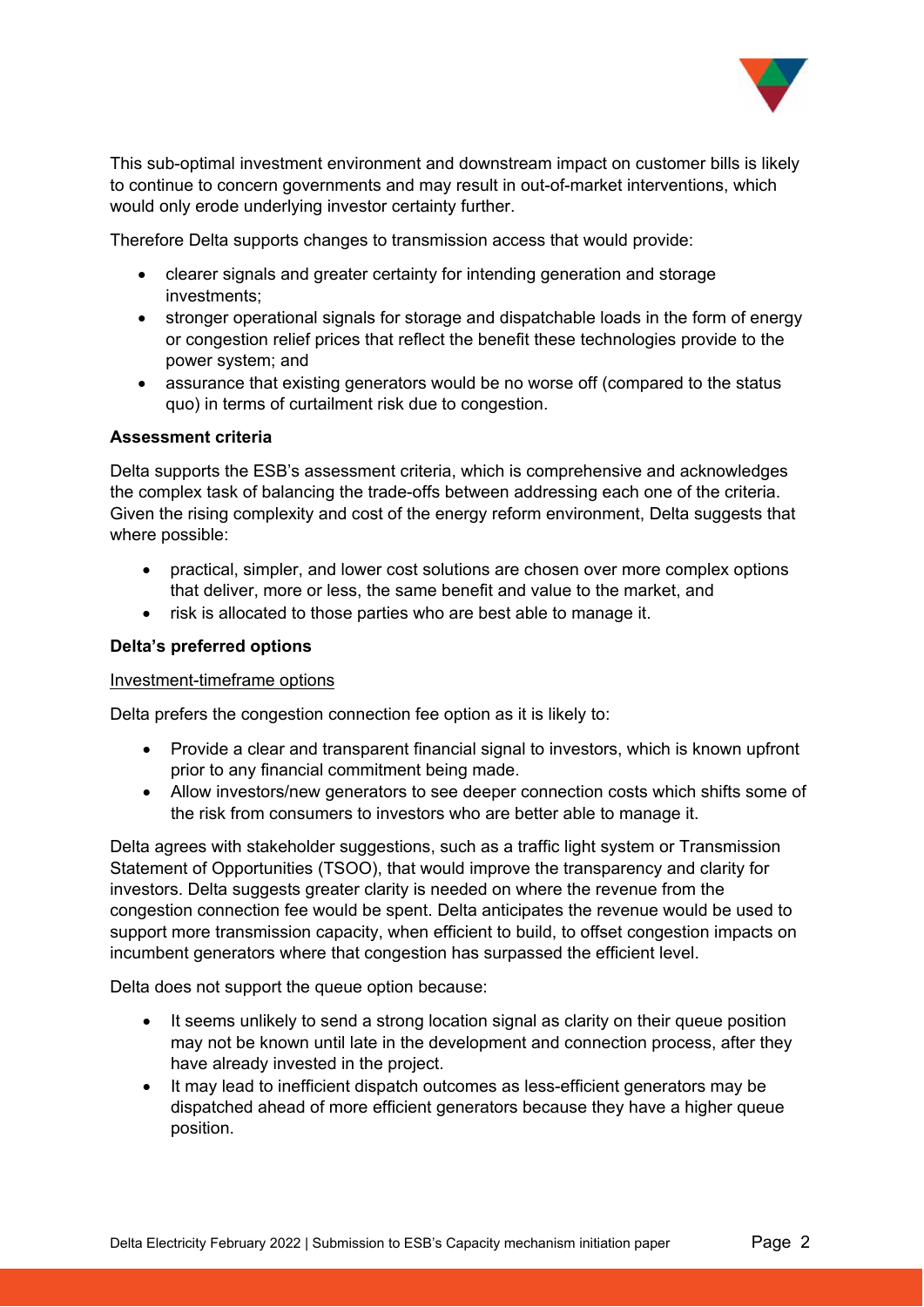

#### Operational-timeframe options

Delta supports the congestion relief market (CRM) option over the congestion management model (CMM) option.

The CRM is more clearly defined and provides greater transparency and certainty for market participants. It allows participants:

- greater revenue certainty as they would continue to receive the regional reference price for energy but be incentivised to bid closer to their short run marginal cost (SRMC);
- certainty on what price they will be dispatched for congestion relief; and
- greater ability to manage market risks which should minimise impacts on the contracting market.

While Delta's understanding is that both the CMM and CRM may potentially achieve similar operational and incentive outcomes, it considers at this stage:

- there is limited detail on how the CMM's charges and rebates would be calculated and shared among participants; and
- it introduces greater complexity and administrative burden through increased steps to calculate and distribute charges and rebates.

The ESB has indicated implementation costs are potentially significantly more for the CRM option. Delta encourages the ESB to conduct and include a thorough cost assessment of each option in the draft detailed design for the next stage of consultation.

Further information and responses to stakeholder questions can be found in Attachment 1. To discuss any of the issues raised in this submission please contact Joel Aulbury, Regulation and Strategy Manager, at joel.aulbury@de.com.au.

Yours sincerely

e Kølle

Anthony Callan Executive Manager Marketing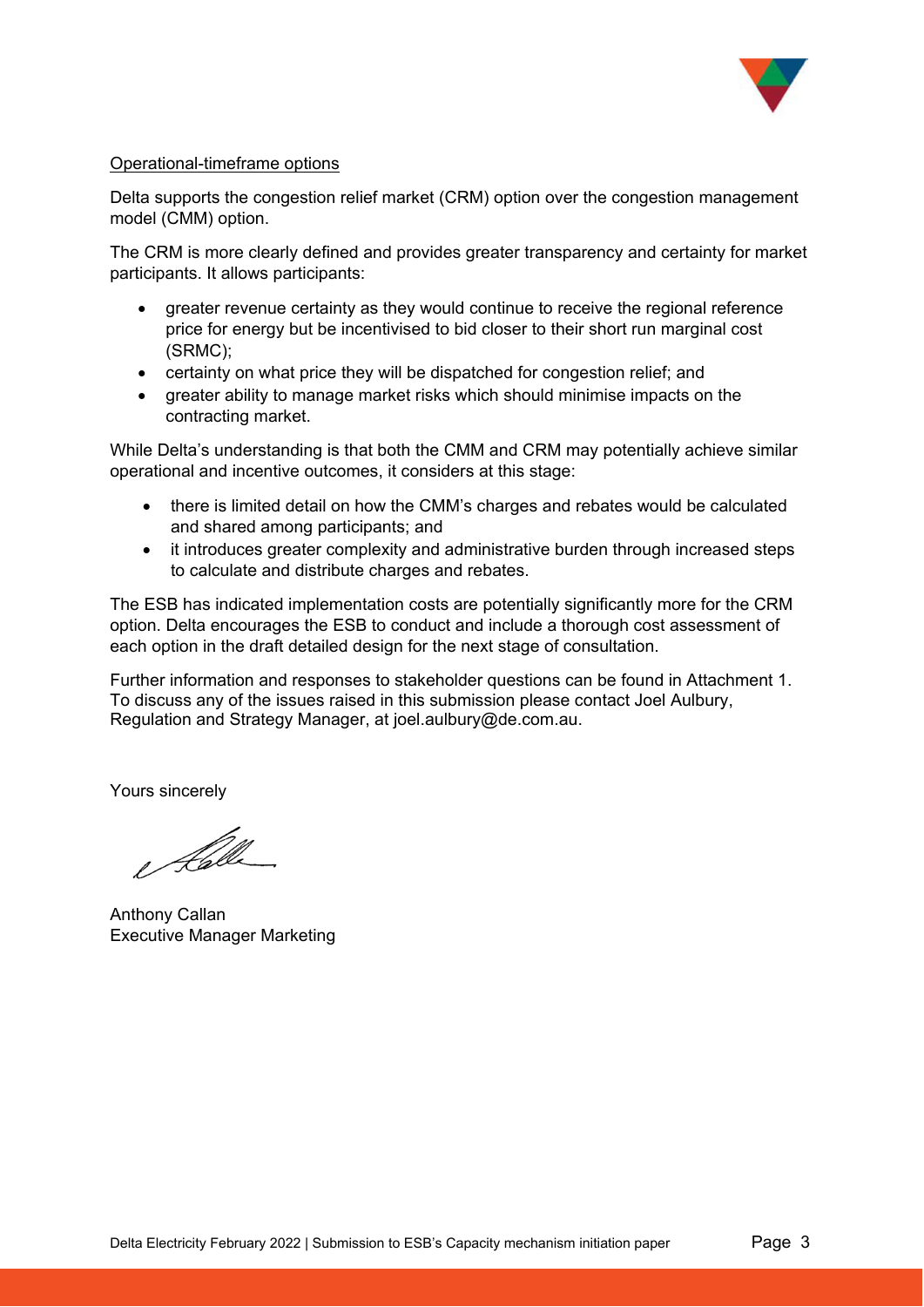

# **ATTACHMENT 1 – Delta's response to consultation paper questions**

**Questions for congestion zones with connection fees option** 

| Questions - congestion zones with<br>connection fees                                                                                                                                                                        | <b>Delta's response</b>                                                                                                                                                                                                                                                                                                                                                                                                                                                                                                                                                                                                                                                                                        |
|-----------------------------------------------------------------------------------------------------------------------------------------------------------------------------------------------------------------------------|----------------------------------------------------------------------------------------------------------------------------------------------------------------------------------------------------------------------------------------------------------------------------------------------------------------------------------------------------------------------------------------------------------------------------------------------------------------------------------------------------------------------------------------------------------------------------------------------------------------------------------------------------------------------------------------------------------------|
| What form of incentive should be used to<br>influence generator location decisions?                                                                                                                                         | A fee that reflects the level of congestion in each defined zone would provide a strong financial<br>locational signal. The fee could be as low as zero where there is sufficient hosting capacity and above<br>zero in areas with greater congestion. The fee could also vary, depending on how the plant intends to<br>operate, between high and low/no renewable resource periods to ensure appropriate locational signals<br>are sent to intending storage or other dispatchable loads for zones where these types of participants<br>may provide congestion relief.                                                                                                                                       |
| What methodology should be used to<br>calculate the efficient hosting capacity of<br>the network for each zone?<br>How does this methodology reflect<br>differences in the output profiles of<br>different generator types? | For each zone, the methodology should identify whether more generation or more transmission will<br>deliver the next MW of energy at the lowest cost to customers. The efficient hosting capacity of the<br>network is the point where the next MW of generation is more expensive than building more<br>transmission.<br>In practise, this would mean an amount of congestion would need to occur before more transmission<br>would deliver the next MW at a lower cost. As noted throughout this submission, Delta considers<br>efficient transmission build should relieve congestion, not create headroom network capacity that may<br>not be utilised.                                                    |
|                                                                                                                                                                                                                             | This methodology would also need to accommodate for storage and other dispatchable loads as these<br>technologies would effectively increase the efficient hosting capacity of the zone.                                                                                                                                                                                                                                                                                                                                                                                                                                                                                                                       |
| How should the model treat multiple<br>generators seeking access to the same<br>part of the network?                                                                                                                        | The model could adopt some aspects of the approach used by AEMO Services to award access<br>agreements in Renewable Energy Zones. For example, the model could initially cull worst performing<br>projects in terms of impacts on other local generators and the level of community consultation and<br>support for the projects. Once the most beneficial projects are shortlisted, they could be further<br>differentiated through their impacts to power system security and whether they plan to provide energy<br>during peak demand periods. If required, a connection fee auction could occur allowing the highest<br>bidder to be prioritised (starting at the minimum connection fee set by the AER). |

Sunset Power International Pty Ltd t/as Delta Electricity ABN 75 162 696 335 ACN 162 696 335 **SYDNEY OFFICE Level** 7 / 287 Elizabeth Street, Sydney NSW 2000 PO Box 7285 Mannering Park NSW 2259 Telephone 02 4352 6406 Facsimile 02 4352 6460 www.de.com.au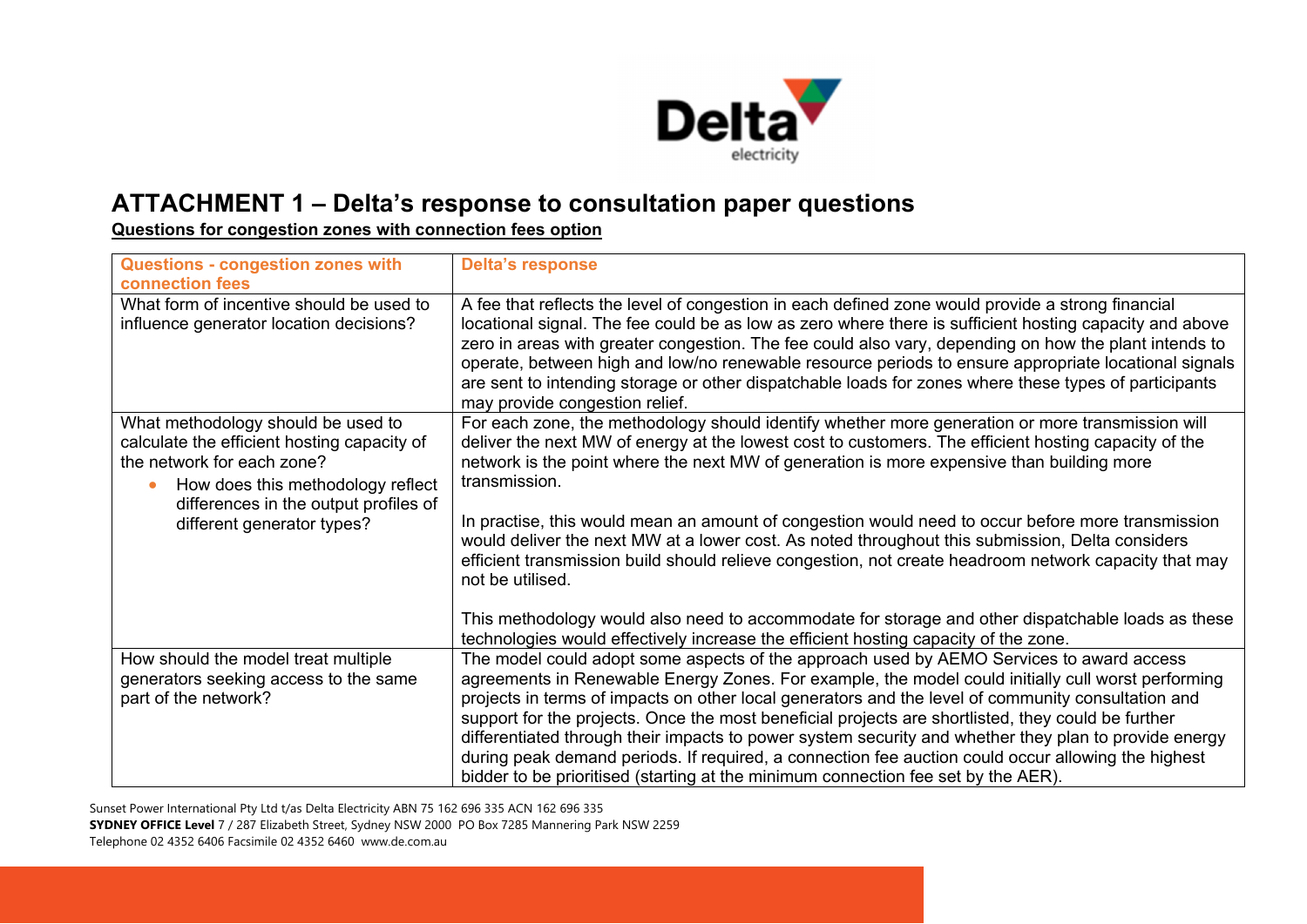

| Questions - congestion zones with<br><b>connection fees</b>                                                                                                                             | <b>Delta's response</b>                                                                                                                                                                                                                                                                                                                                                                                                                                                                                                                                                                                                                                                                                                                                                                                                                                                                                                                                                                                                                                    |
|-----------------------------------------------------------------------------------------------------------------------------------------------------------------------------------------|------------------------------------------------------------------------------------------------------------------------------------------------------------------------------------------------------------------------------------------------------------------------------------------------------------------------------------------------------------------------------------------------------------------------------------------------------------------------------------------------------------------------------------------------------------------------------------------------------------------------------------------------------------------------------------------------------------------------------------------------------------------------------------------------------------------------------------------------------------------------------------------------------------------------------------------------------------------------------------------------------------------------------------------------------------|
| Who should be responsible for<br>administering various aspects of the<br>framework?                                                                                                     | The AER and AEMO should bear the responsibilities of administering a new framework of congestion<br>fees. The framework should utilise and complement the existing RIT-T and ISP processes, which have<br>been more aligned from 2000 with the publication of the AER's 'Guidelines to make the ISP<br>actionable'. <sup>1</sup> More specifically, and in conjunction with broader consultation, AEMO would be best<br>placed to identify and define congestion zones and the AER would calculate the fees associated with<br>each zone.                                                                                                                                                                                                                                                                                                                                                                                                                                                                                                                  |
| How should connection fees be<br>calculated?<br>What is the correct balance<br>between accuracy and<br>simplicity/transparency?<br>What should happen to revenue<br>paid by generators? | Connection fees should be set to send clear and transparent signals to investors where there is (and is<br>not) hosting capacity in the Transmission network. The revenue collected by TNSPs should be<br>regulated by the AER and go towards funding additional transmission capacity when congestion<br>reaches a point that it is efficient to do so. To be clear, it is Delta's strong view that the most efficient<br>approach (and lowest cost for consumers) is for augmentation of networks to follow after an efficient<br>amount of congestion has been allowed to occur.<br>In areas where the connection fee is high, because of existing high levels of congestion, Delta expects<br>that all revenues from these connection fees will fund new transmission to remove the inefficient<br>congestion created by the newly connected generators. Otherwise, incumbent generators are likely to<br>face greater congestion and be constrained down/off which would undermine the greater investor<br>certainty the reform is trying to achieve. |

<sup>1</sup> These guidelines were part of a broader reform led by the Energy Security Board (ESB) which resulted in changes to the NER to make the ISP more actionable. The new rules became effective from 1 July 2020, with the new guidelines coming into effect through the 2022 ISP.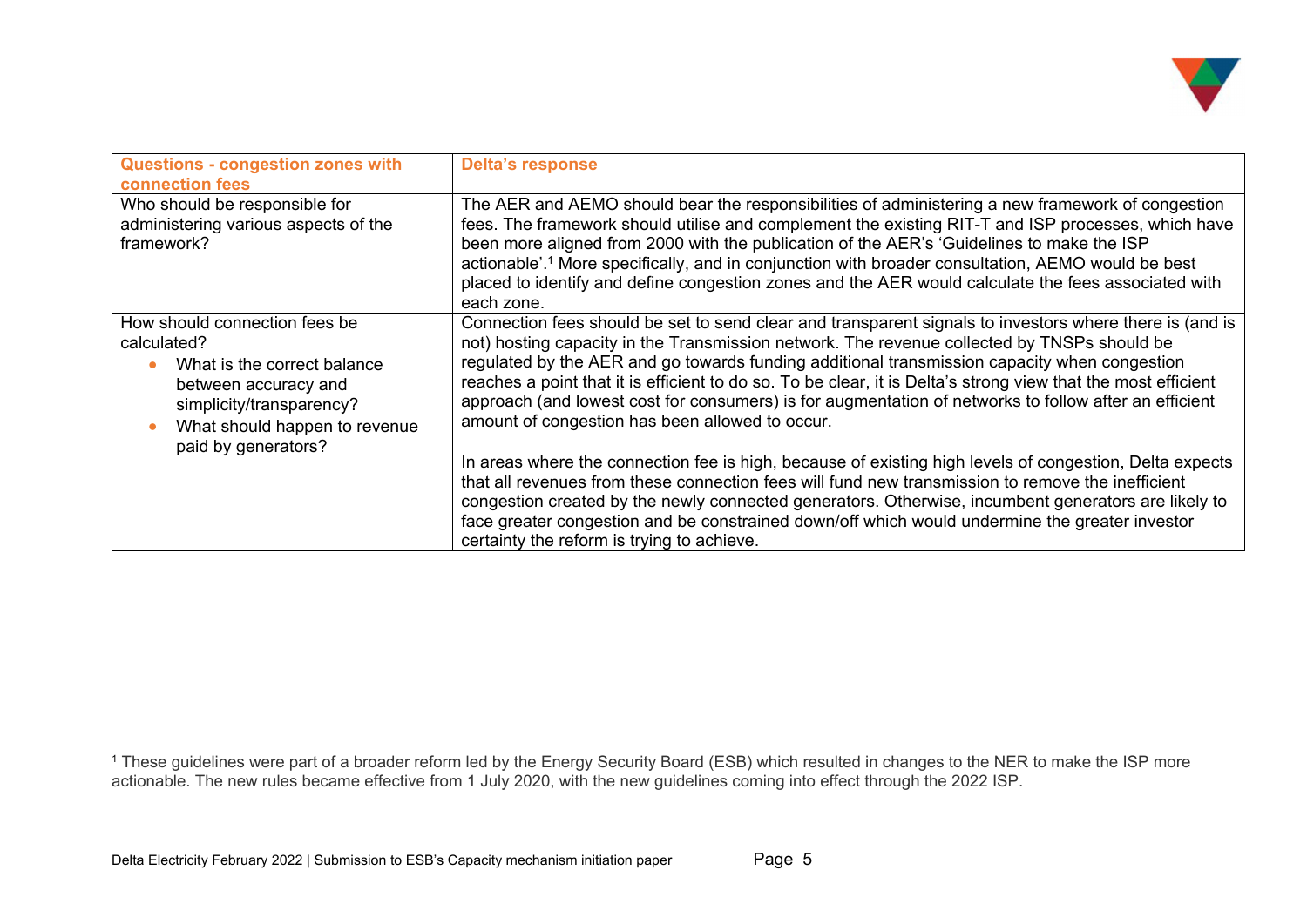

## **Questions for transmission queue option**

| <b>Questions - transmission queue</b>                                       | <b>Delta's response</b>                                                                        |
|-----------------------------------------------------------------------------|------------------------------------------------------------------------------------------------|
| How should a generator's queue position manifest in                         | Delta does not support the queue option but makes the below comments to some questions         |
| operational timeframes?                                                     | in the event the ESB decide to progress this option.                                           |
| What methodology should be used to calculate the                            | No response.                                                                                   |
| efficient hosting capacity of the network (for the                          |                                                                                                |
| purposes of establishing whether initial queue<br>positions are available)? |                                                                                                |
| How does this methodology reflect                                           |                                                                                                |
| differences in the output profiles of different                             |                                                                                                |
| generator types?                                                            |                                                                                                |
| Who should be responsible for administering various                         | No response.                                                                                   |
| aspects of the framework?                                                   |                                                                                                |
| Can queue positions can be traded?                                          | In the event where a queue is established and generators can fund additional transmission      |
|                                                                             | to improve their queue position (see response to the last question in this table) it would     |
|                                                                             | seem reasonable that a generator could trade its queue position.                               |
| Should energy storage be subject to the same                                | Yes, storage should be treated like any connecting generator for the purpose of joining the    |
| queuing terms as generators?                                                | queue. Storage should be sent the appropriate signals and incentives through the               |
|                                                                             | operational-timeframe option chosen.                                                           |
| Should the framework encourage efficient retirement                         | The existing framework already provides generators and the market efficient retirement         |
| decisions for end-of-life generators and if so, how?                        | signals in the form of electricity and fuel prices through the futures markets and generators' |
|                                                                             | own end of life asset assessments. As a result, generators currently provide a three-and-a-    |
|                                                                             | half-year notice of closure to AEMO and the market. Any reform that attempts to fast-track     |
|                                                                             | retirements increases the already present risk of future capacity shortfalls and system        |
|                                                                             | security concerns.                                                                             |
| Should the ESB explore options for new connecting                           | Yes. If a transmission queue is established new entrants should be able to elect to fund       |
| generators to be able to elect to fund additional                           | additional transmission capacity and then benefit from this. This approach would allow those   |
| transmission investment, and receive greater access                         | generators that can and want to manage their own risk to do so, and it may even decrease       |
| certainty in return?                                                        | (or at least not increase) costs past onto customers.                                          |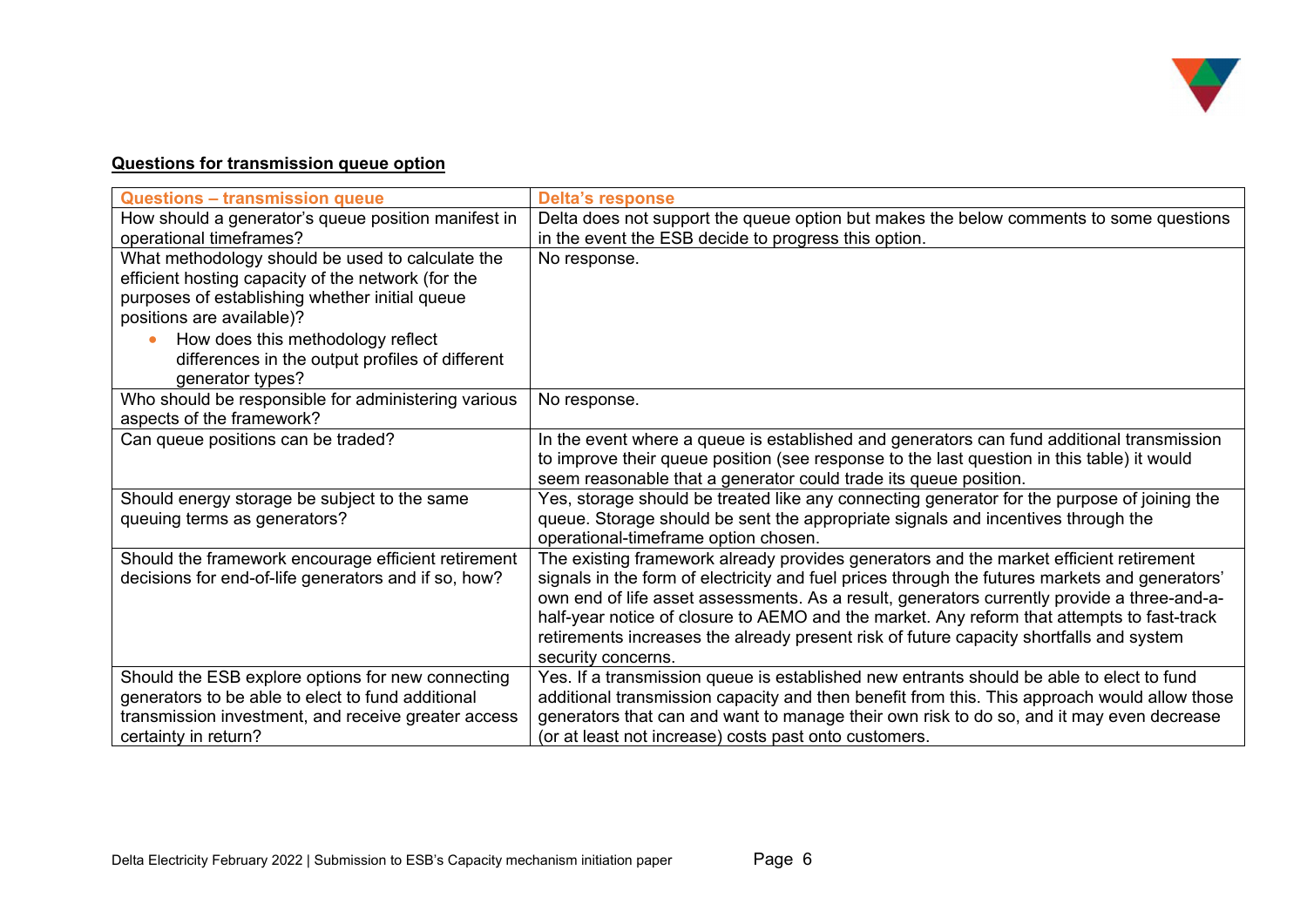

## **Key questions for Congestion Management Market with universal rebates option**

| <b>Questions - Congestion</b><br>management model (CMM) with<br>universal rebates                                                                                                                        | <b>Delta's response</b>                                                                                                                                                                                                                                                                                                                                                                                                                                                                                                                                                                                                                     |
|----------------------------------------------------------------------------------------------------------------------------------------------------------------------------------------------------------|---------------------------------------------------------------------------------------------------------------------------------------------------------------------------------------------------------------------------------------------------------------------------------------------------------------------------------------------------------------------------------------------------------------------------------------------------------------------------------------------------------------------------------------------------------------------------------------------------------------------------------------------|
| What objective should we seek to<br>achieve when selecting a metric to<br>allocate rebates between generators?<br>Should we remove the "winner"<br>takes all" characteristics<br>implicit in the current | Rebates should be allocated to those who are genuinely fully or partly constrained. Generators that have<br>no intention of generating at a particular price should not be eligible to receive rebates by simply being<br>available during those intervals. If the framework incentivises generators to bid their SRMC, then this bid<br>can be used to distinguish between those genuinely constrained and those that are not. Otherwise, higher<br>cost generation could make windfall gains at the expense of lower cost generation.                                                                                                     |
| specification?                                                                                                                                                                                           | The status quo approach of "winner takes all" is designed to achieve the most efficient dispatch outcome.<br>Any move away from this approach would need to demonstrate clear benefits greater than the cost to do<br>so and loss of efficiency.                                                                                                                                                                                                                                                                                                                                                                                            |
| What are the consequences of the<br>CMM in terms of bidding incentives?                                                                                                                                  | The consequence is that generators should be incentivised to bid closer to their SRMC as strategic bidding<br>below SRMC may result in congestion charges that outweigh revenue gained through the energy spot<br>market. While the congestion rebate may offset some of the congestion charge, it is unlikely to offset the<br>full amount if other participants are bidding closer to their SRMC. That is, the net effect of congestion<br>charges and rebates should benefit those generators who bid closer to their SRMC compared with those<br>who do not. Delta suggests the ESB provide detailed work examples to demonstrate this. |
| Should we adapt the model to<br>preclude peaking generators from<br>receiving rebates when the RRP is<br>low?                                                                                            | Exclusions of generators from receiving rebates should be based on their bids, not their technology type.<br>That is, a gas peaker would likely not receive a rebate when the price is low because its lowest priced<br>volume bid is likely to be higher than the dispatch price. However, if a gas peaker was bidding below the<br>dispatch price it should be eligible to receive a rebate.                                                                                                                                                                                                                                              |